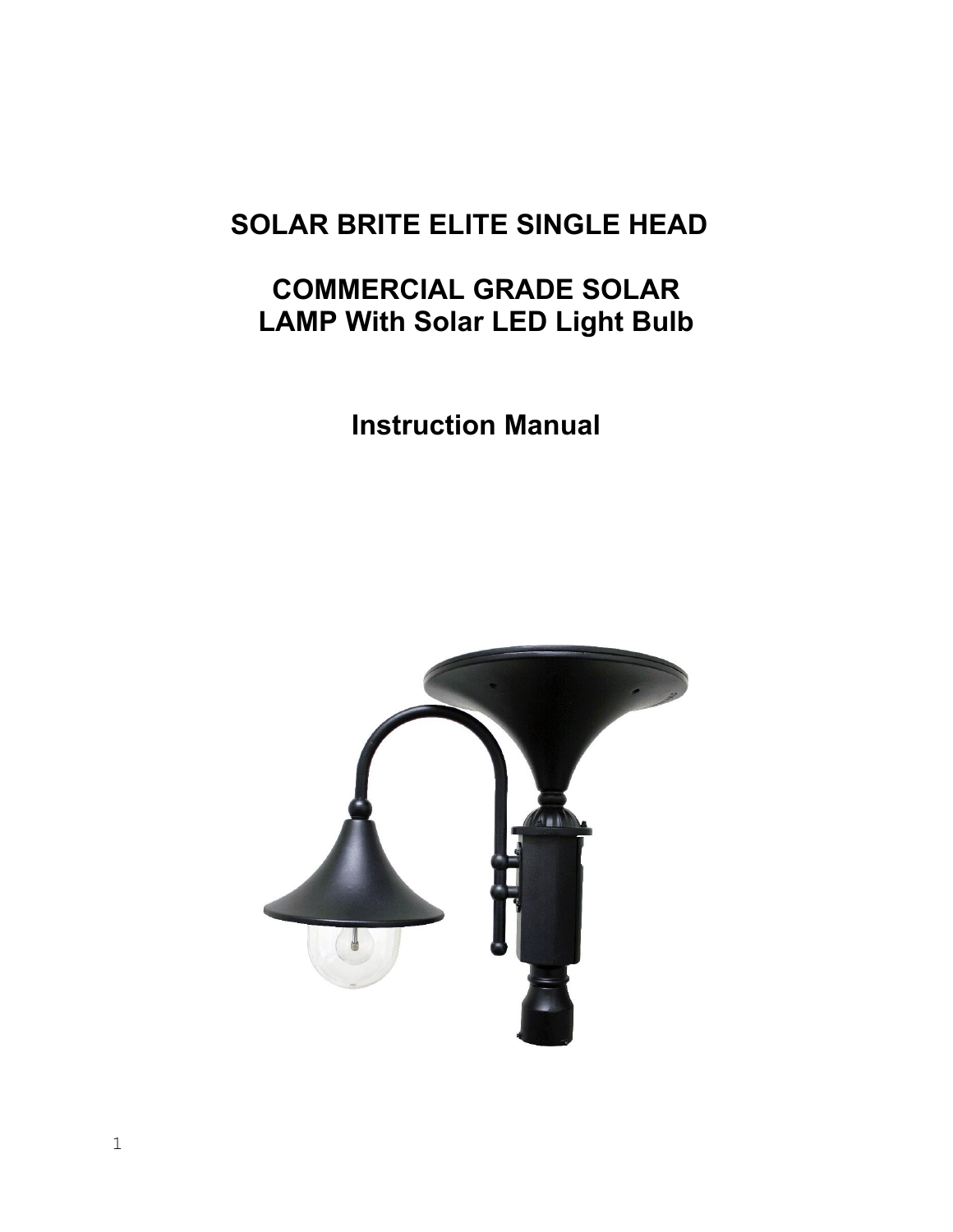#### **Introduction**

Please read the instruction manual carefully to obtain the best results from your purchase.

**WARNING: Light bulbs are not to be used in other electrical sockets these are low-voltage light bulbs that are built and designed for our products only!** 

### **1. Solar Lamp Location:**

It is very important to place your solar lamp where it exposed to maximum amount of direct sunlight throughout the day.

For best results, the solar lamp post must be charged for two sunny days in the **"ON"** position.

### **2. Tools needed:**

A Philips-head screw driver.

\*\*If you plan to use the One-Way machine screws (included), a Flat-head screw driver is required.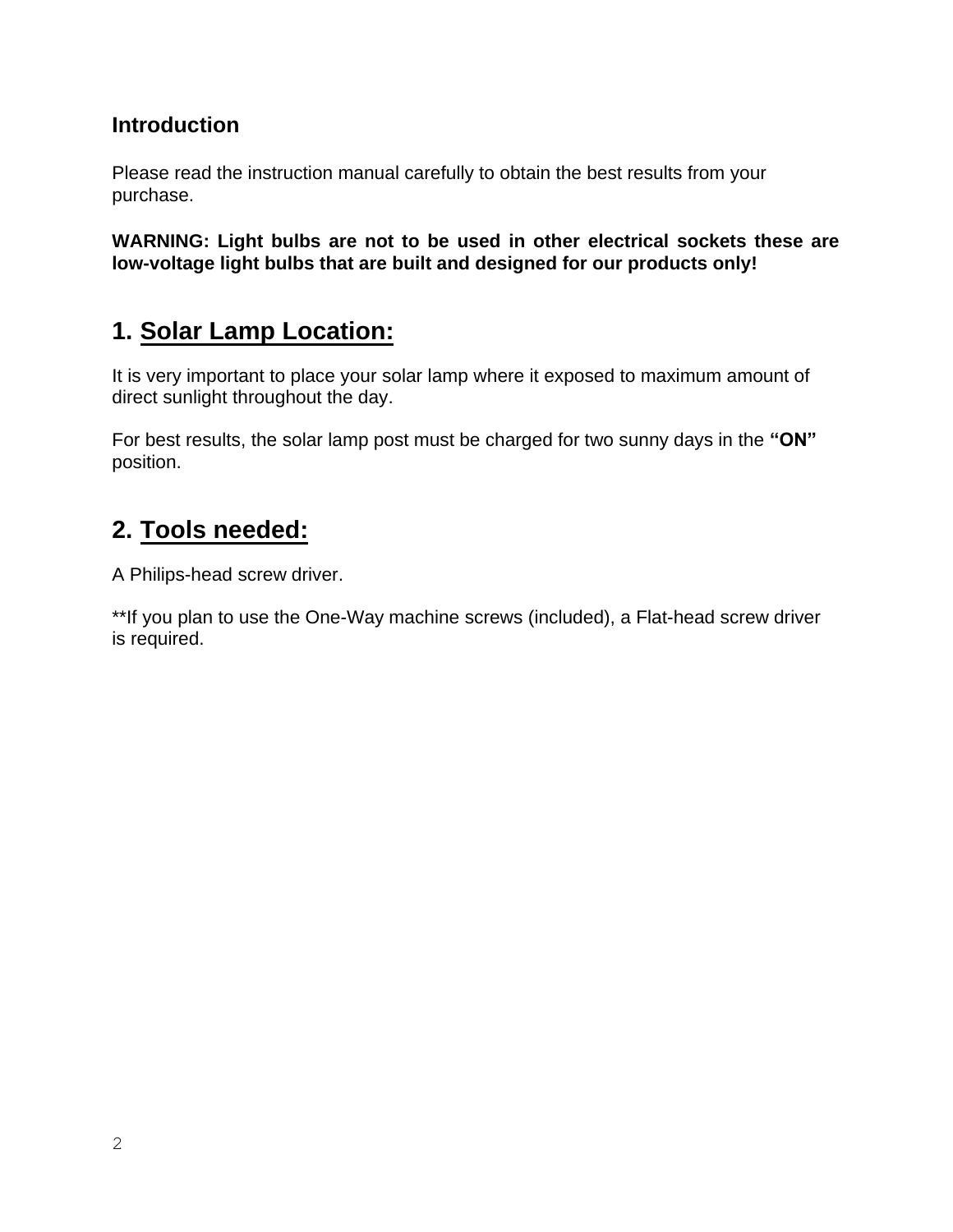## **3. Installation Instructions**

#### **NOTE: If you are replacing an existing gas/electric post light, you must consult a certified technician to cancel them before installation.**

Install the lamp onto existing 3" post, using the screws provided.

Based on your need, you can use regular Philips-head screws [Fig. 1] or the One-Way screws [Fig. 2]





## **4. Operation Instructions**

Turn the On / Off switch on the lamp head to Economy or High position. Economy lasts longer using dimmer light, High mode provides brighter light output. (**Fig.3)** 



## **5. Replacing the Batteries**

*After several years of use, the battery may need replacing.*

- 1. Remove the two screws holding the battery compartment lid. **(Fig. 4)**
- 2. Remove the lid to expose the inside.
- 3. Unplug the battery inside and replace it with the new battery using the clips.